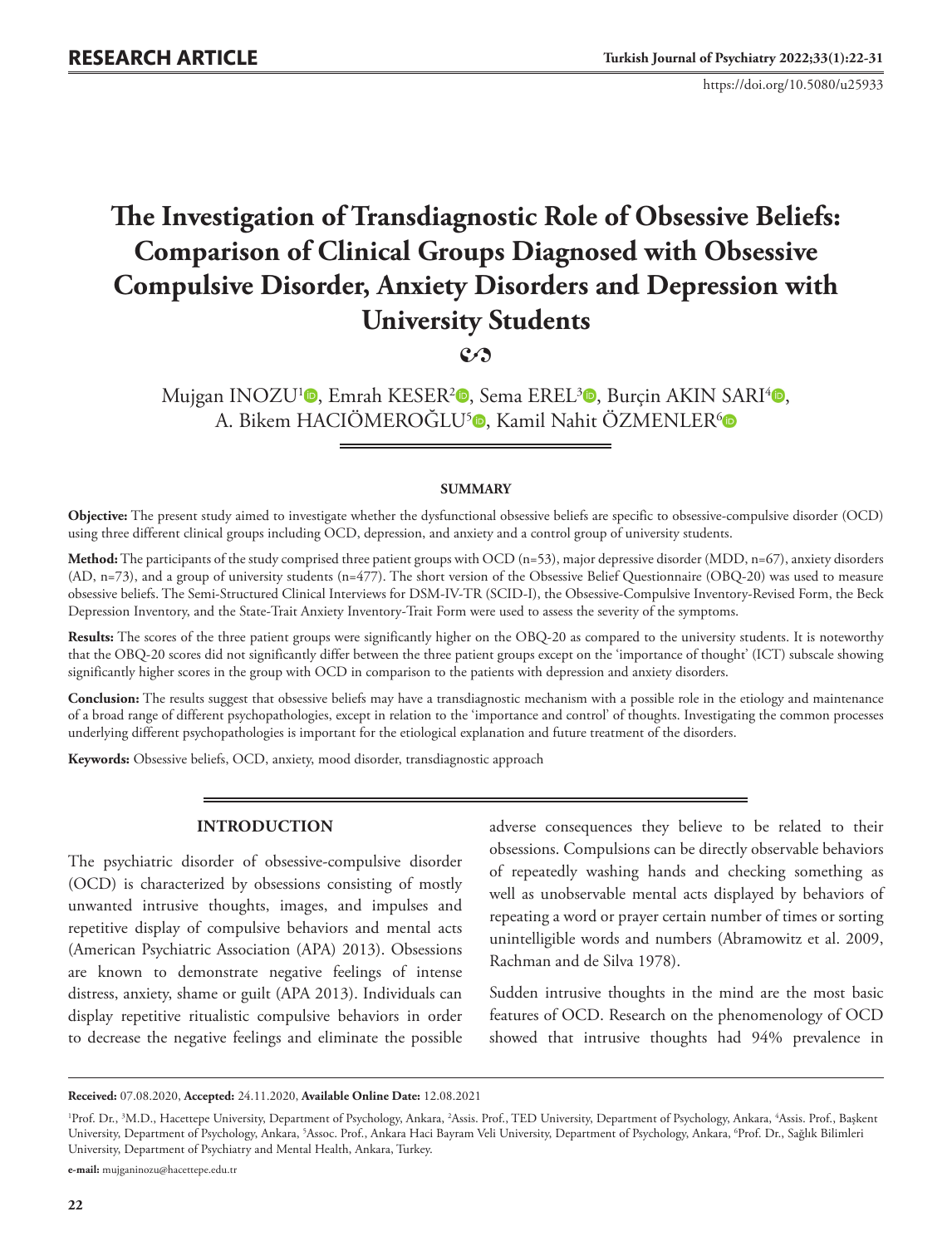normal individuals without clinical diagnoses (Radomsky et al. 2014) and that only 1-3% developed OCD (Mathes et al. 2019, Ruscio et al. 2010). Therefore, majority of the studies reported in the literature have focused on the similarities and differences between normal intrusive thoughts and obsessions and the mechanisms that play a role in the transformation of unwanted thoughts into clinical obsessions (Amir et al. 1997, Julien et al. 2007)

The cognitive-behavioral models developed to explain the conversion of normal intrusive thoughts to pathological obsessions propose that experiencing unwanted thoughts is normal and that dysfunctional beliefs and interpretation processes determine the transformation of these thoughts to clinical obsessions (Clark 2004, Rachman 1997, Salkovskis 1985). In other words, individuals evaluate the sudden uncontrolled occurrence of these thoughts in their minds within a framework of dysfunctional beliefs by attributing them to personally related matters or to signs of dangerous events. Salkovskis's theory (1985, 1989) emphasizes the exaggeration of the potential danger of these thoughts and the inflated responsibility beliefs in averting them, Rachman's theory (1997) highlights the importance attributed to thoughts and cognitive evaluations on catastrophizing such that these thoughts are related to the likelihood of something feared to occur or the cognitive schema of ethicality in thought-action fusion, that is, thinking is the same as doing what is thought, which forces the individual to control the thought and do something for it. Next to these primary appraisals of thought content and the reasons for their occurrence, the latest proposed theoretical model underlines the secondary appraisals related to dysfunctional evaluation processes of thought control. It is proposed within the framework of OCD-specific beliefs that the ego-dystonic nature of unwanted thoughts cause distress and a strong desire to dispel them from the mind by control (Clark 2004). Despite the impossibility of a complete control and the inevitability of failure, the unsuccessful control efforts contribute to the intensification of the dysfunctional cognitive evaluation processes by attributing the failure to having a weak personality and anticipating the increased likelihood of the feared outcomes.

Following the proposals of these cognitive models, the Obsessive-Compulsive Cognitions Working Group (OCCWG) determined six major belief domains that play a role in the transformation of normal unwanted thoughts into clinical obsessions and developed the Obsessive Beliefs Questionnaire to measure these beliefs (OCCWG 1997). The dysfunctional beliefs comprise (a) inflated responsibility, (b) an overestimation of threat, (c) the need to control thoughts, (d) the over-importance of thoughts, (e) intolerance of uncertainty, and (f) perfectionism. The inflated responsibility is the belief that one is responsible for intrusions or the adverse consequences of the intrusions. The overestimation of threat

is the exaggeration of the severity of the harm created by the unwanted thoughts. The need to control thoughts is believing that individuals experiencing unwanted thoughts should control these thoughts in any manner. The over-importance of thoughts is the belief that the mere existence of the unwanted thought is an important matter. The intolerance of uncertainty reflects the intense sensitivity to ambiguous and unpredictable situations as the occurrence of unwanted intrusive thoughts. . Lastly, perfectionism is the expectation of finding the perfect solutions and control strategies to control unwanted thoughts.

The first of the two predominant basic views on the *beliefs specific to OCD* is that dysfunctional thoughts, as evinced by their very high prevalence, are the most prominent feature distinguishing the individuals diagnosed with OCD from the others, and has been worked into the cognitive models of the disorder (Clark 2004, Rachman 1997, Salkovskis 1985). The second and subsequent view proposes that these beliefs are transdiagnostic structures and not specific to OCD as they can be observed in other psychopathologies at similar levels. Both views have been supported in the literature. Some research has found that obsessive beliefs are more strongly associated with OCD symptoms as compared to the symptoms of other psychiatric disorders (Myers et al. 2008, Wu and Carter 2008) and that individuals with OCD have more obsessive beliefs than individuals with anxiety disorders and non-clinical samples (Julien et al. 2008, Taylor et al. 2010). On the other hand, it was shown that obsessive beliefs did not differ in OCD, depression, and anxiety disorders. Fergus and Wu (2010, 2011) have showed that individuals diagnosed with OCD did not differ from individuals with depression and anxiety disorders (Belloch et al. 2010, Fergus and Carmin 2014). An overall evaluation shows that obsessive beliefs are frequently seen in psychopathologies other than OCD, such as depression and anxiety disorders (Gillett et al. 2018, Lavender et al. 2006, Steketee et al. 1998); and that common cognitive processes may play a role in these disorders, considering the frequent comorbidity of OCD, depression and anxiety disorders (Carter et al. 2004). Individuals with depression have also been shown to have obsessive beliefs of intolerance of uncertainty, exaggerated perception of threat, excessive emphasis on thought control, exaggerated responsibility, and perfectionism (Belloch et al. 2010, Tolin et al. 2003).

#### **The Aim and Scope of the Study**

Contrasting results are reported by research mainly carried out in the USA and Europe (Fergus and Wu 2010, Tolin et al. 2006) on obsessive beliefs being transdiagnostic as against being OCD-specific (Steketee et al. 1998, Wu and Carter 2008). Future studies in different cultures can contribute to the existing literature on the effects of culture and religious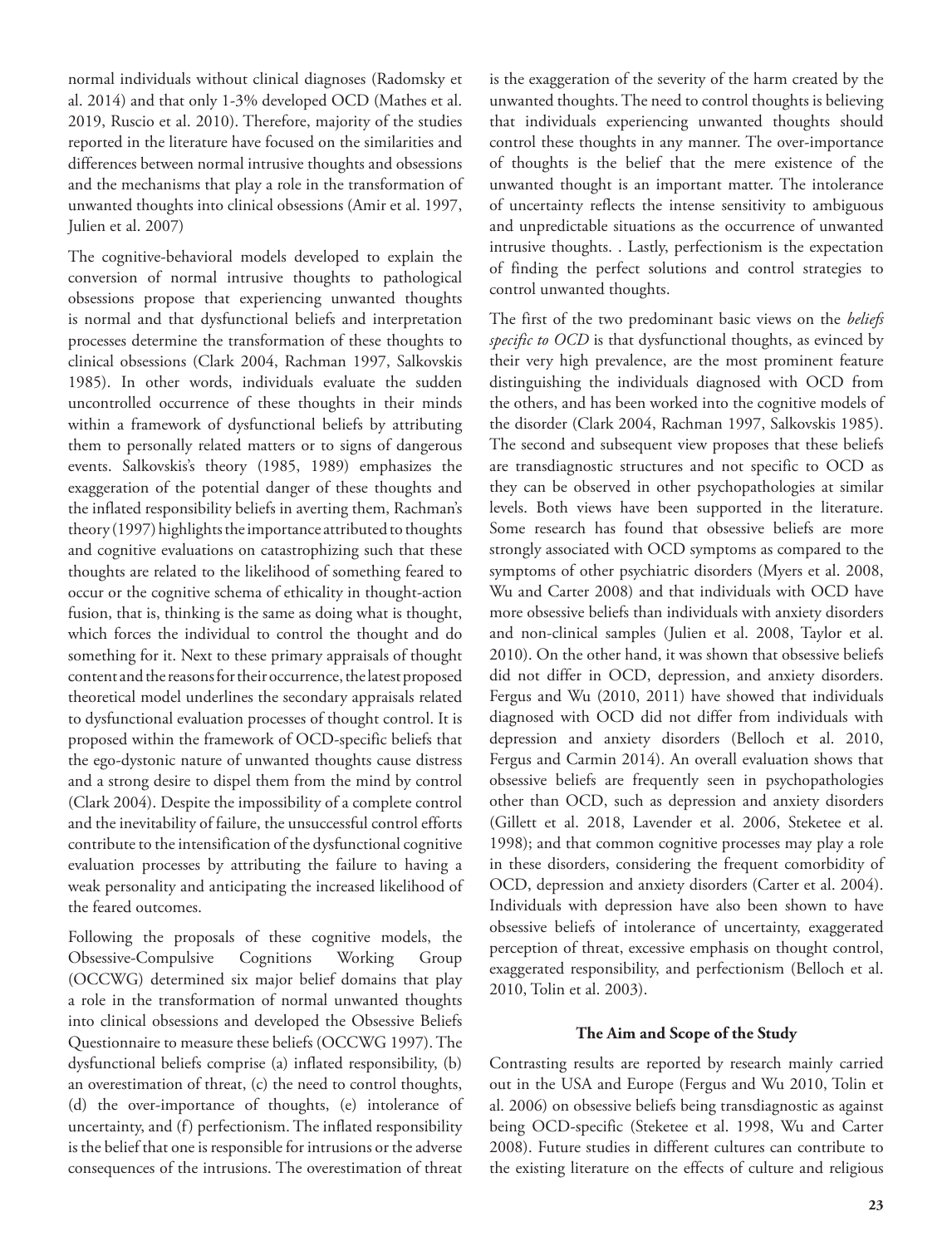|                   |                   | <b>OCD</b><br>$(n=53)$<br>31.45<br>10.6 |               | <b>MDD</b><br>$(n=67)$<br>36.7<br>8.8 |      | AD<br>$(n=73)$<br>37.94<br>1.3 |               | <b>University Students</b><br>$(n=477)$<br>20.3<br>1.7 |               |
|-------------------|-------------------|-----------------------------------------|---------------|---------------------------------------|------|--------------------------------|---------------|--------------------------------------------------------|---------------|
| Age               | Mean<br><b>SD</b> |                                         |               |                                       |      |                                |               |                                                        |               |
|                   |                   | $\mathbf n$                             | $\frac{0}{0}$ | $\mathbf n$                           | $\%$ | $\mathbf n$                    | $\frac{0}{0}$ | $\bf n$                                                | $\frac{0}{0}$ |
| Gender            | Female            | 22                                      | 42            | 16                                    | 24   | 37                             | 51            | 393                                                    | 82            |
|                   | Male              | 31                                      | 58            | 51                                    | 76   | 36                             | 49            | 84                                                     | 18            |
| Marital status    | Married           | 25                                      | 47            | 37                                    | 55   | 53                             | 73            | $\overline{2}$                                         | 0.4           |
|                   | Single            | 28                                      | 53            | 30                                    | 45   | 20                             | 27            | 475                                                    | 99.6          |
| Current treatment | Inpatient         | 46                                      | 87            | 44                                    | 66   | 59                             | 81            | ٠                                                      |               |
|                   | Outpatient        | 7                                       | 13            | 23                                    | 34   | 14                             | 19            | $\overline{\phantom{m}}$                               |               |
| Education         | University        | 25                                      | 47            | 50                                    | 75   | 37                             | 51            | $\overline{\phantom{0}}$                               | -             |
|                   | High school       | 20                                      | 38            | 11                                    | 16   | 25                             | 34            | $\overline{a}$                                         |               |
|                   | Primary school    | 8                                       | 15            | 6                                     | 9    | 12                             | 15            | $\overline{\phantom{a}}$                               | -             |

beliefs on the clinical appearance and symptoms of OCD. One such study in Turkey compared obsessive beliefs among patients diagnosed with OCD and anxiety disorders (Yorulmaz et al. 2013). Given the high incidences of OCD and depression comorbidity (Chen and Dilsaver 1995) investigation of obsessive beliefs in MDD is important for etiological explanations and treatment plans. A review on the psychotherapeutic interventions in OCD shows that especially cognitive therapies have focused on dysfunctional beliefs (Wilhelm et al. 2015). Further, there is an ongoing debate among clinicians on whether treatment approaches focusing on transdiagnostic cognition and emotions are more beneficial in the psychotherapy of OCD and anxiety disorders. If obsessive beliefs are transdiagnostic structures, we believe that this will have reflections on the psychotherapy process. Hence, considering obsessive beliefs as possible factors with a role in the development and chronicity of different psychopathologies, this study aimed to assess the transdiagnostic significance of obsessive beliefs by comparing their characteristics in groups of patients diagnosed with OCD, major depressive disorder and anxiety disorder, and a population of healthy university students.

#### **METHODS**

#### **Participants and Procedures**

This study enrolled 477 university students and 193 patients of whom 149 had been newly diagnosed and 44 had been diagnosed within the previous 1 month with OCD (n=53), major depressive disorder (MDD) (n=67), and anxiety disorders (AD) (n=73). The AD group included cases of generalized anxiety disorder (GAD) (n=31), panic disorder  $(n=19)$ , specific phobia  $(n=13)$  and social phobia  $(n=10)$ . The main obsessions of the OCD group were associated

with contamination  $(n=24)$ , doubt  $(n=12)$ , aggression-harm  $(n=9)$ , religion-morality  $(n=4)$ , symmetry  $(n=3)$  and sexuality  $(n=1)$  (Table1).

The student participants of this research were reached by using the convenience sampling method. Firstly, the research program was announced to the students by e-mailing through the Press and Public Relations Directorate of Hacettepe University, and by means of flyers and other online methods. The volunteers who responded to the given contact address were briefly contacted back by phone calls to ask age, the faculty attended, history of psychiatric diagnosis and current treatment received. Students without any history of psychiatric diagnoses and treatment were invited to the Psychology Department of Hacettepe University and asked to read the information document on the research program before signing the consent form. Subsequently, the research questionnaires, handed out and collected back in sealed envelope, were completed during the regular class hours with the consent of the teaching staff and the participating students.

The participants of the study consisted of the inpatients of Gülhane Training and Research Hospital Department of Mental Health and Diseases and the outpatients with OCD, depression or anxiety. The outpatients were initially examined by two psychiatrists of the hospital to assess the complaints, and diagnosed OCD, MDD, and AD in a subsequent interview on the SCID-I for DSM-IV. The diagnoses of the inpatients receiving treatment for OCD, MDD or AD, who accepted to join the research, were confirmed by the same psychiatrists on the SCID-I for DSM-IV. Patients with comorbidities were not enrolled in the program. After signing the informed consent form the participating patients were taken to a quiet room to complete the questionnaires.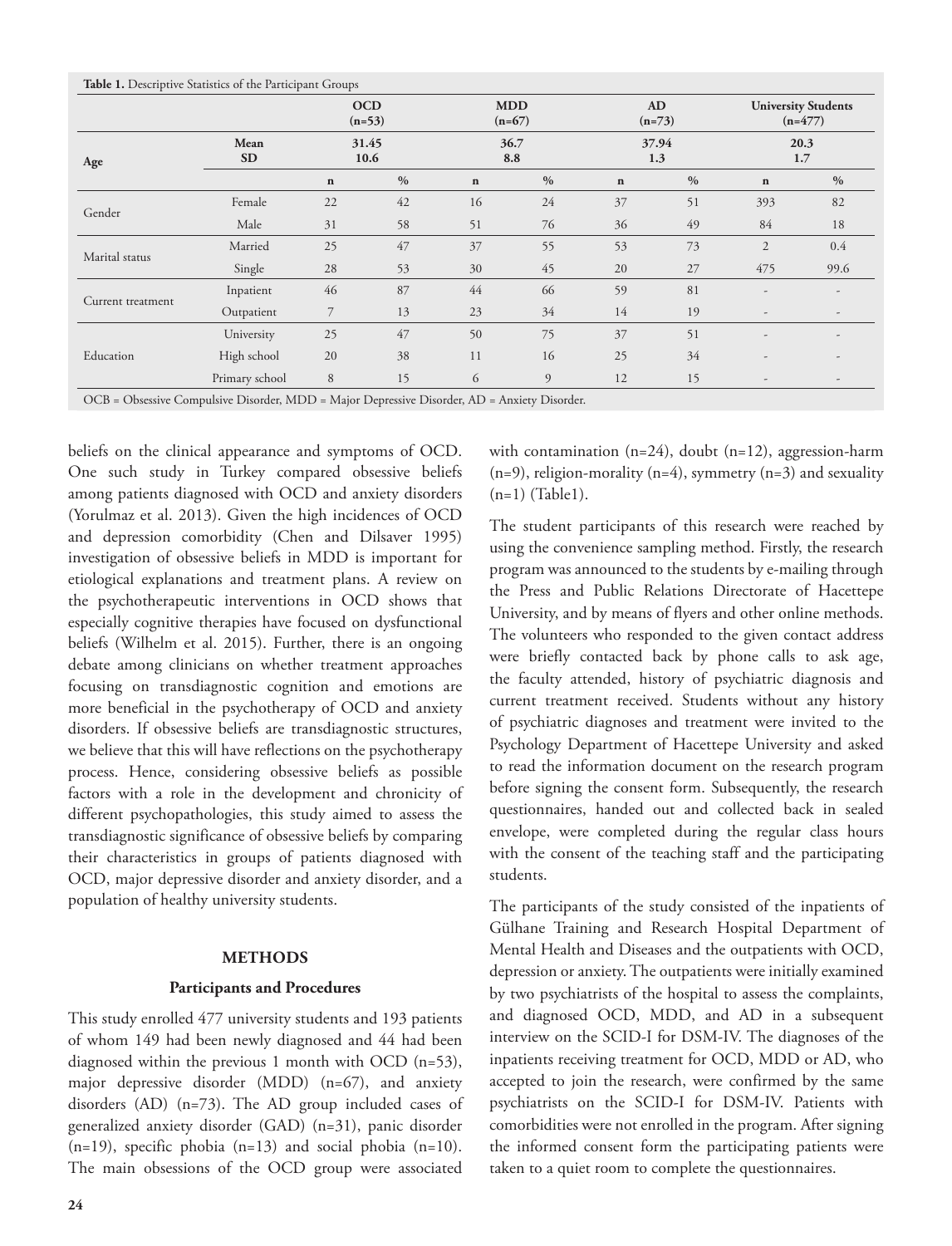The inclusion criteria of the research consisted of volunteering for participation, literacy and being over 18 years of age. The exclusion criterion was having psychiatric comorbidity. The research program was approved by the Ethics Committees of Hacettepe University and Gülhane Training and Research Hospital.

#### **Instruments**

**The Obsessive Compulsive Inventory-Revised (OCI-R).**  The OCI-R is a self-report scale including 18-items with a five-point Likert type rating, developed by Foa et al. (2002) to measure the severity of obsessive and compulsive symptoms over 6 subscales including checking/doubting, hoarding, neutralizing, obsessing, ordering and washing. High scores on the OCI-R show OCD symptom severity. Internal consistency and the test-retest coefficients were reported as 0.88 and 0.70, respectively (Hajcak et al. 2004). The Turkish language version of the OCI-R was prepared and validated by Yorulmaz and colleagues (2015). The internal consistency coefficients were 0.84 for the total scale and varied in the 0.64- 0.80 range for the subscales, supporting the original form of the scale. In our study, the Cronbach's alpha coefficients ranged from 0.86 to 0.93 for all participant groups.

**The Obsessive Beliefs Questionnaire-20 (OBQ-20).** The OBQ-20 is a 20-item self-report questionnaire evaluating the severity of obsessive beliefs (Moulding et al. 2011). The original 87- item OBQ with 6 subscales was reduced to the OBQ-20 with 4 subscales including importance and control of thoughts, threat perception, responsibility, and perfectionism. The Cronbach's Alpha coefficient for the 4 subscales were found to range between 0.77 and 0.80 in 3 different samples (Moulding et al. 2011). The reliability and validity coefficients of Turkish version of the OBQ-20 were comparable to those of the original form and the internal consistency coefficients of the subscales ranged between 0.78 and 0.80 (Yorulmaz et al. 2019). In this study, the Cronbach's alpha coefficients were calculated separately for each of the subscales in the 4 participant groups and were found to be in the ranges of 0.69- 0.77 for threat perception subscale, 0.73- 0.78 for the responsibility subscale, 0.78- 0.88 for the importance and control of thoughts subscale and 0.67- 0.74 for the perfectionism subscale. Cronbach's alpha values above 0.60 point out internal consistency of the scale at an acceptable level (George and Mallery 2010; p. 231).

**The Beck Depression Inventory (BDI).** The BDI, developed by Beck and colleagues (1961) in order to assess cognitive, emotional, and physical symptoms of depression, is a self-report scale with 21items on a 4-point (0-3) Likerttype rating. High scores indicate the severity of depression. The BDI adapted to the Turkish language was found to have similar psychometric properties to the original version and an internal consistency coefficient of 0.80 (Hisli 1989) which was reported as 0.90 in a patient group (Arkar and Şafak 2004). The internal consistencies ranged between 0.83 and 0.90 in the 4 participant groups of this study.

**The State Trait Anxiety Inventory–Trait Form (STAI-T).**  The STAI, developed by Spielberger and colleagues (1983) and translated to 30 languages (Spielberger 1989) is widely used to assess the symptoms of the state and trait anxiety. The items of the two subscales are scored by a 4-point Likerttype rating. In this study only the Trait Anxiety Subscale was used. The STAI internal consistency and test-test reliability coefficients were reported as 0.89 and 0.88, respectively (Barnes et al. 2002). The STAI was adapted to the Turkish by Öner and Le Compte (1985). The ranges for the internal consistency and the test-retest reliability coefficients for the state anxiety subscale were, respectively, 0.83-0.87 and 0.26- 0.68. The corresponding ranges for the trait anxiety subscale were 0.94-0.96 and 0.71-0.86, respectively. In this study, the Cronbach's alpha for the trait anxiety subscale (STAI-T) ranged between 0.74 and 0.89 in 4 groups of participants.

#### **Statistical Analysis**

The data were analyzed using the SPSS 18 package program (Statistic Package for Social Sciences). Firstly, the data were analyzed for outliers and missing values and mean scores were used for the missing values. Subsequently, the normal distribution assumption was tested by calculating the skewness-kurtosis values. The homogeneity of variances was investigated by calculating the Levene's test statistics.

The differentiation levels of 4 participant groups of this study were tested by comparing the scores of each group on the BDI, the OCI-R and the STAI-T to find out whether the group classification was appropriate. The analysis for determining the correlations between the scores of the 4 groups of participants separately on the three psychometric scales yielded a total of 12 (3x4) statistically significant (p<0.001) Pearson correlation coefficients ranging between 0.35 and 0.68. It is proposed that MANOVA should be used, as a more powerful approach, instead of separate ANOVAs when comparing multiple dependent variables across groups if the correlation coefficients between the dependent variables ranged from 0.20 and 0.60 (Huberty and Morris 1992, Meyers et al. 2006). Next to these statistical reasons, correlations between depressive, anxiety and obsessive symptoms have been demonstrated by research (e.g., Gillett et al. 2018, Myers et al. 2008, Wu and Carter 2008). Therefore, the scores on the BDI, OCI-R, and the STAI-T were compared on the one-way MANOVA by assigning these scores as the dependent variables and the participant group variables as the independent variables.

Whether obsessive beliefs differed in terms of gender, age and education level had to be tested before determining whether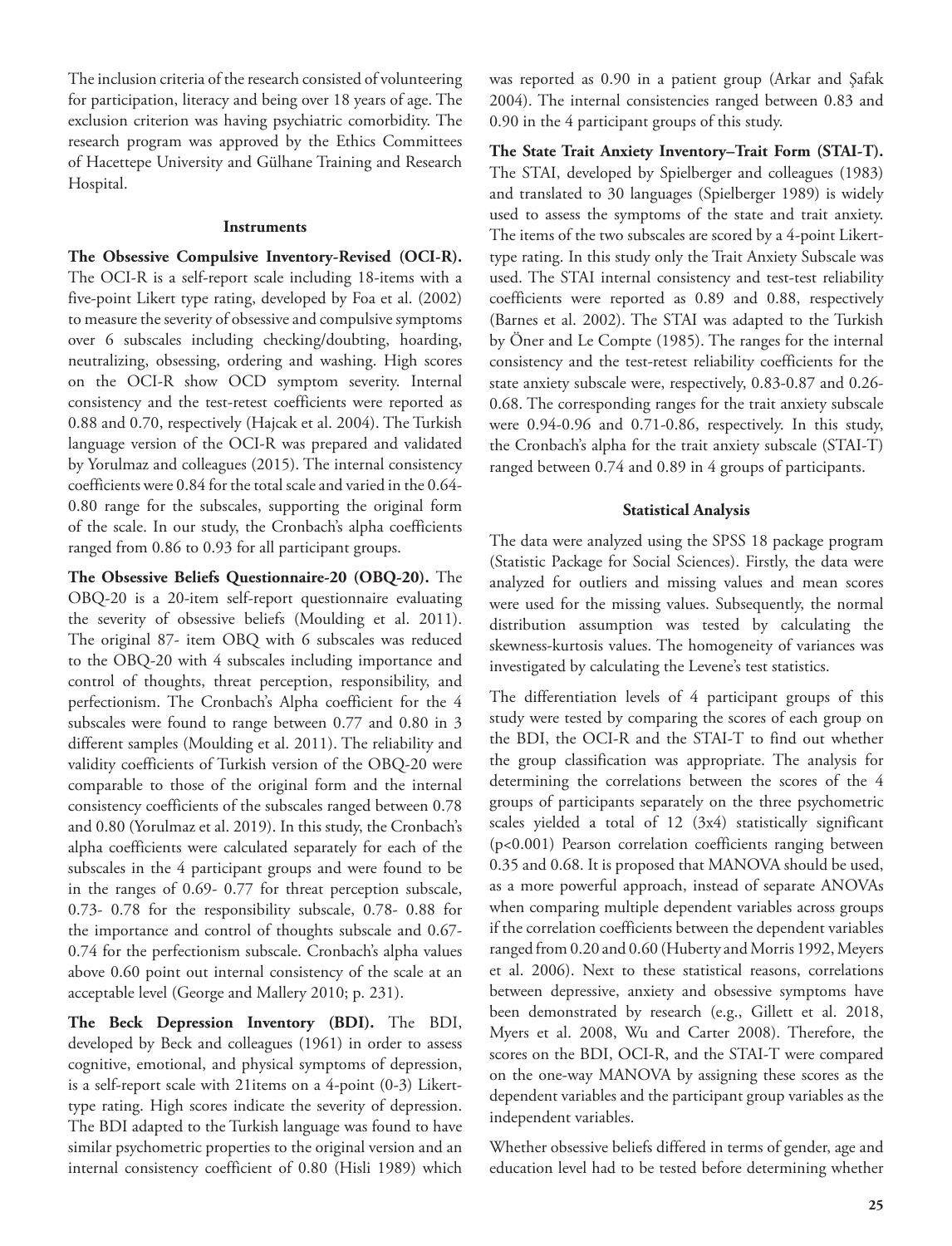these beliefs differed across 4 groups. As can be seen from Table 1, the four groups had quite different characteristics in terms of gender, age, and education. Considering the possibility of significant gender, age and education dependent differences in obsessive beliefs between the participant groups, the scores on different obsessive beliefs were analyzed with respect to these demographic variables. Firstly, the effects of gender and education level on the scores obtained from the OBQ-20 subscales were examined on the one-way MANOVA in the 4 participant groups. Then, four separate Pearson correlation analyses were carried out for the 4 participant groups to determine the relationships between age and the OBQ-20 subscales.

Finally, the 4 participant groups were compared on the oneway MANOVA on the basis of their scores on the OBQ-20 subscales responsibility, threat perception, importancecontrol of thoughts, and perfectionism assigned as the dependent variables and the group variables assigned as the independent variables.

In this study, because of the relatively much larger size of the student participants as compared to the patient groups created a significant intergroup imbalance which required correction, the Hochberg's GT2 was used in the post hoc analyses within the scope of MANOVA (Field 2009, p. 375). This enabled controlling the increasing Type I error probability by dividing the significance level of 0.05 by the number of comparisons. In other words, since there were 4 participant groups in the study, the p-value was taken as 0.05/6 in the post hoc test corrections.

#### **RESULTS**

# **Preliminary Analyses**

Before testing the hypotheses of the study, preliminary analyses were made to assess whether the data were appropriate for the parametric statistical analyses. Firstly, analyses for missing values and outliers showed that the incidence of missing data was less than 1%, obviating the necessity of the removal of the data of any participants, and the mean values were used for the missing data. Whether the psychometric data met the assumptions of normal distribution was tested in reference to the z values obtained by dividing the kurtosis and skewness values by their standard errors. The z scores related to the OBQ-20, OCI-R, BDI, and the STAI-T were found to be between  $-2$  and  $+2$  in all samples, indicating normal distribution (George and Mallery 2010). Finally, since group comparisons were to be made in this study, the assumption of variance homogeneity was tested by the Levene test statistics which was insignificant for all variables (p>0.05) indicating a similarity in the distribution of the variances of the OBQ-20, OCI-R, BDI, and the STAI-T scores in the 4

participant groups. Hence, the data, meeting the assumptions of distribution normality and variance homogeneity, were suitable for parametric analysis.

# **Comparison of the Groups in terms of the BDI, STAI-T and the OCI-R Scores**

One-Way MANOVA for comparing the mean scores of the 4 participant groups on the OCI-R, BDI and the STAI-T showed that the group effect was significant [(F(9,1616)=32.62, p<0.001; Wilks' Lambda=0.66; partial  $\eta^2$ =0.13]. The results of the follow up ANOVAs performed on the scores of each psychometric scale separately after the One-Way MANOVA showed that the group effects on the OCI-R scores  $[(F(3,666)=29.24, p<0.001, partial \eta^2=0.12)],$ the BDI scores  $[(F(3,666)=60.47, p<0.001, partial \eta^2=0.22)]$ and the STAI-T scores  $[(F(3,666)=38.68, p<0.001, partial$  $\eta^2$ =0.16)] were significant.

Results of the Post Hoc analyses for each dependent variable using the Hochberg's GT2 correction showed that the OCI-R score of the OCD group (M=43.16±12.27) was significantly higher than those of the other three groups (p<0.001). Also, the BDI score of the MDD group (M=30.19±11.51) was significantly higher in comparison to the other three groups (p<0.001). While the STAI-T scores of the OCD, MDD, and AD groups did not differ significantly, they were significantly higher than the corresponding scores of the university students (p<0.001) (Table 2).

# **Relationships between Dysfunctional Obsessive Beliefs and Demographic Characteristics**

The one-way MANOVA results in each of the 4 participant groups, showed that gender did not have a significant effect on the OBQ-20 subscale scores of the OCD group [(F(4,45)=0.30, p=0.87, Wilks' Lambda=0.97)]*,* AD group [*(*F(4,67)=1.71, p=0.06, Wilks' Lambda*=*0.71)], MDD group [(F(4,51)=1.18, p=0.33, Wilks' Lambda=0.92)] and university students [(F(4,472)=1.12, p=0.35, Wilks' Lambda=0.99)].

The separate one-way MANOVA analyses performed to test the effect of education level on the OBQ-20 subscale scores did not show a significant effect on the OCD group scores [(F(16,128)=0.90, p=0.56, Wilks' Lambda=0.72)] and the AD group [(F(20,206)=0.78, p=0.72, Wilks' Lambda=0.78)], but the effect was significant in the MDD group  $[(F(16,147)=1.22, p=0.25, Wilks' Lambda=0.68)]$  and the university student group  $[(F(12,1246)=1.17, p=0.29,$ Wilks' Lambda=0.97)]

Finally, the Pearson correlation analysis did not show significant correlations between age and the OBQ-20 subscales in the 4 participant groups (Table 3)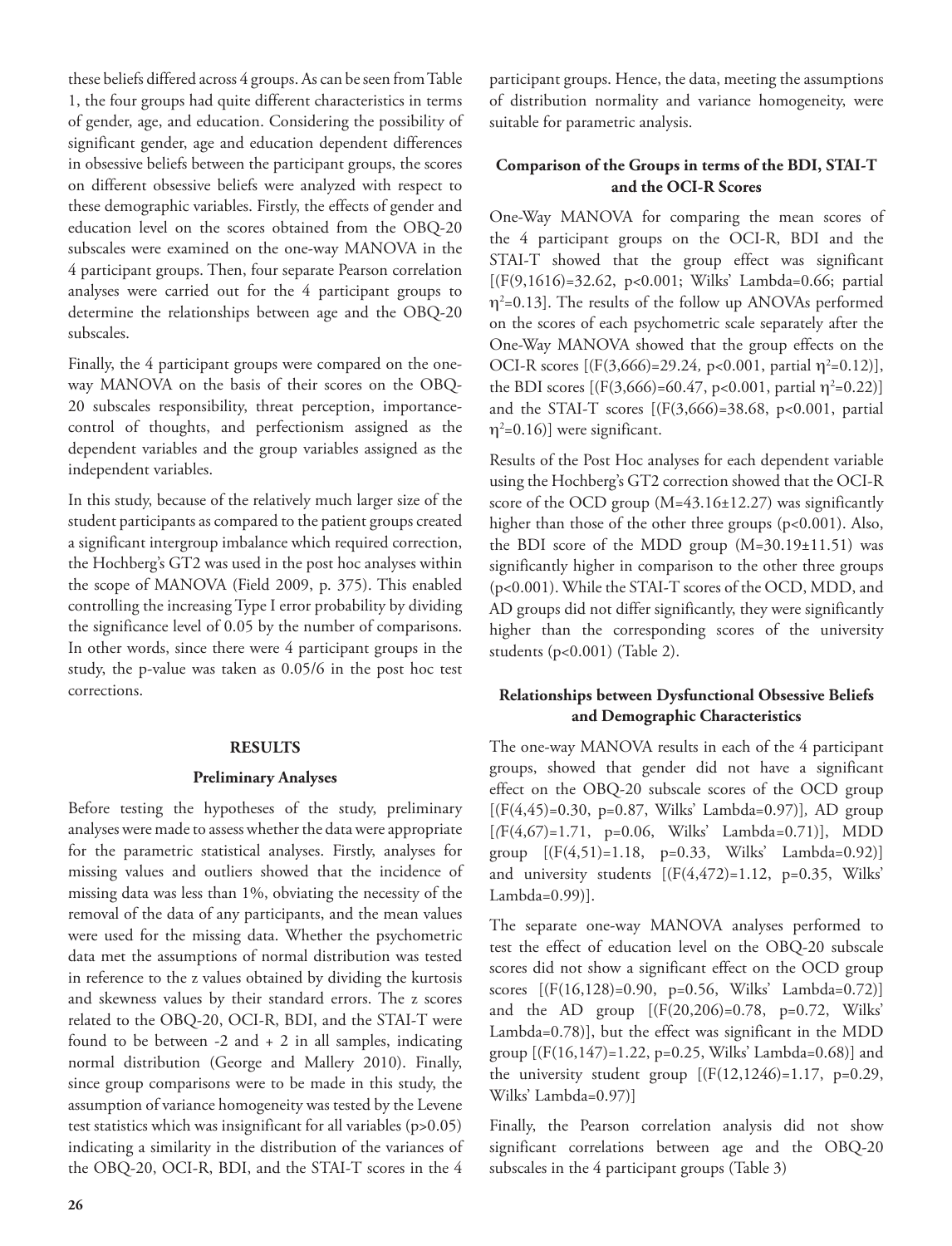**Table 2.** Mean Scores with Standard Deviations of the Participant Groups on the OCI-R, BDI, and the STAI-T

|            | OCB                |           | <b>MDD</b>         |           | <b>AD</b>          |           | <b>University Students</b> |           |
|------------|--------------------|-----------|--------------------|-----------|--------------------|-----------|----------------------------|-----------|
|            | M                  | <b>SD</b> | M                  | <b>SD</b> | M                  | <b>SD</b> | M                          | <b>SD</b> |
| <b>BDI</b> | $20.94^{b}$        | 12.97     | 30.19a             | 11.51     | 21.32 <sup>b</sup> | 12.94     | 10.98c                     | 8.91      |
| OCI-R      | 43.16 <sup>a</sup> | 12.27     | $34.96^{\rm b}$    | 15.37     | $31.81^{b}$        | 15.56     | 27.18 <sup>b</sup>         | 12.37     |
| STAI-T     | 53.04 <sup>a</sup> | 9.53      | 54.99 <sup>a</sup> | 8.28      | $57.66^{\circ}$    | 10.12     | 40.94 <sup>b</sup>         | 9.57      |

Note: The small letters indicate significant differences between the variables in the rows.

OCD = Obsessive Compulsive Disorder, MDD = Major Depressive Disorder, AD = Anxiety Disorders;

BDI = the Beck Depression Inventory, OCI-R = the Obsessive Compulsive Inventory-Revised Form; STAI = the State Trait Anxiety Inventory.

| Table 3. Correlations Between the Scores of the Participant Groups on the OBQ-20 Subscales with Respect to the Age Variable |            |           |            |                     |  |  |  |
|-----------------------------------------------------------------------------------------------------------------------------|------------|-----------|------------|---------------------|--|--|--|
|                                                                                                                             | <b>OCD</b> | <b>AD</b> | <b>MDD</b> | University students |  |  |  |
|                                                                                                                             | Age        | Age       | Age        | Age                 |  |  |  |
| OBQ-20 Threat                                                                                                               | $-0.07$    | $-0.24*$  | $-0.08$    | $-0.07$             |  |  |  |
| OBQ-20 Responsibility                                                                                                       | $-0.05$    | $-0.13$   | 0.21       | $-0.10$             |  |  |  |
| OBQ-20 Importance-control of<br>thought                                                                                     | $-0.23$    | $-0.21$   | 0.06       | $-0.11$             |  |  |  |
| OBO-20 Perfectionism                                                                                                        | 0.04       | $-0.16$   | 0.06       | $-0.08$             |  |  |  |

\*p<0.05. OCD = Obsessive Compulsive Disorder, MDD = Major Depressive Disorder, AD = Anxiety Disorders; OBQ = the Obsessive Belief Questionnaire.

| Table 4. Means and Standard Deviations of the OBQ-20 Subscale Scores in the Participant Groups |  |  |
|------------------------------------------------------------------------------------------------|--|--|
|------------------------------------------------------------------------------------------------|--|--|

|                                         | $\sim$<br>$\sim$   |           |                                           |                      |                    |                                     |                     |           |
|-----------------------------------------|--------------------|-----------|-------------------------------------------|----------------------|--------------------|-------------------------------------|---------------------|-----------|
|                                         | <b>OCD</b>         |           | <b>MDD</b>                                |                      | <b>AD</b>          |                                     | University students |           |
|                                         | M                  | <b>SD</b> | M                                         | <b>SD</b>            | M                  | <b>SD</b>                           | M                   | <b>SD</b> |
| OBO-20 Total                            | 98.32 <sup>a</sup> | 25.75     | $92.41$ <sup>a</sup>                      | 21.69                | 89.20 <sup>a</sup> | 23.77                               | 70.83 <sup>b</sup>  | 19.63     |
| OBO-20 Threat                           | $24.14^a$          | 7.87      | 22.78 <sup>a</sup>                        | 7.04                 | 21.51 <sup>a</sup> | 7.64                                | 17.01 <sup>b</sup>  | 6.06      |
| OBQ-20 Responsibility                   | 25.39a             | 6.14      | $23.15^a$                                 | 6.64                 | $22.84^{\circ}$    | 6.74                                | 18.71 <sup>b</sup>  | 6.10      |
| OBQ-20 Importance-control of<br>thought | 24.69a             | 8.46      | $19.83^{b}$                               | 7.18                 | 19.69 <sup>b</sup> | 7.30                                | 14.56c              | 6.15      |
| OBO-20 Perfectionism                    | $25.10^a$          | 6.90      | $22.93^{\circ}$                           | 6.18                 | $22.35^{\circ}$    | 6.40                                | 18.52 <sup>b</sup>  | 5.58      |
|                                         | $1 - \alpha$       |           | $\sim$ $\sim$ $\sim$ $\sim$ $\sim$ $\sim$ | $\sim$ $\sim$ $\sim$ |                    | the second the second second second |                     |           |

Note:The small letters indicate significant differences between the variables in the rows. OCD = Obsessive Compulsive Disorder, MDD = Major Depressive Disorder, AD = Anxiety Disorders;

OBQ = the Obsessive Beliefs Questionnaire.

# **Comparison of Dysfunctional Obsessive Beliefs between Groups**

One-way MANOVA result indicated that there was a significant group effect on at least one OBQ-20 subscale score  $[(F(12,1714)=10.6, p<0.001, Wilks' Lambda=0.19 and partial$ η2 =0.88)]. Following the One-Way MANOVA, the results of the follow up One-Way ANOVA analyses made to determine the dependent variables with significant group effect showed that the group effect was significant on the OBQ-20 subscales threat  $[(F(3,666)=49.76, p<0.001, partial \eta^2=0.15)],$ responsibility [(F(3,666)=19.35, p<0.001, partial  $\eta^2$ =0.09)], importance-control of thoughts [(F(3,666)=62.59*,* p<0.001, partial  $\eta^2$ =0.18)] and perfectionism [(F(3,670)=32.10, p<0.001, partial  $\eta^2$ =0.10)].

Results of the Post Hoc test with Hochberg's GT2 correction showed that the score on the OBQ-20 subscale importance – control of thoughts was significantly higher in the OCD group than in the three other groups (p<0.001). Also, scores on all

OBQ-20 subscale were significantly higher in the patient groups as compared to the student group, but the scores on the threat, responsibility and perfectionism subscales did not differ significantly between the 3 patient groups. (Table 4).

#### **DISCUSSION**

Within the scope of the study, the severity of dysfunctional obsessive beliefs was compared using the samples of OCD, MDD, AD, and university students. The results indicated that the three clinical samples more strongly endorsed dysfunctional beliefs as overestimation of threat, importance/ control of thoughts, inflated responsibility, and perfectionism compared to the non-clinical healthy controls. Among the patient groups, only the OCD group had significantly higher prevalence of *importance/control of thoughts,* but did not differ significantly on the basis of the other dysfunctional beliefs. These results suggest the possible role of exaggerating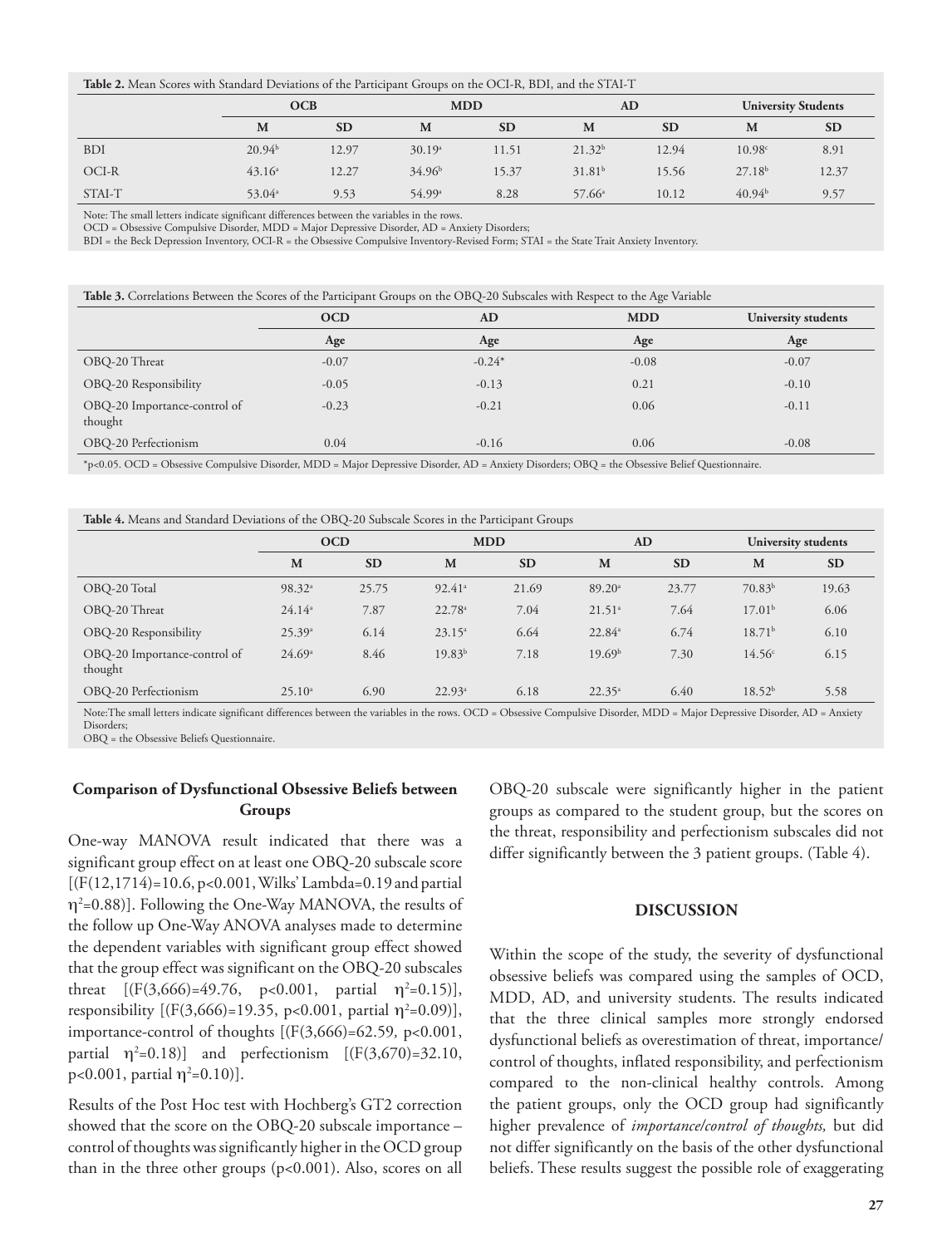the importance and controlling thoughts in the etiology of OCD, and the transdiagnostic significance of the other dysfunctional beliefs which may contribute to the severity of psychiatric disorders, as demonstrated especially in depressive and anxiety disorders.

Despite the emphasis by the cognitive models of OCD that dysfunctional beliefs are the cardinal symptoms differentiating OCD from other mental disorders (Clark 2004), empirical research has provided evidence to doubt the specificity of these beliefs to OCD (Steketee et al. 1998, Wu and Carter 2008). The OBQ-44 scores of groups with OCD were shown to be significantly higher as compared to those with anxiety disorders (Julien et al. 2008) or not to differ significantly from scores of groups with depressive or anxiety disorders (Belloch et al. 2010, Fergus and Wu 2010, Viar et al. 2011).

The findings of the present study indicated that while some of the dysfunctional beliefs are expected to be specific to OCD, beliefs such as *perfectionism, responsibility*, and *threat* could have transdiagnostic significance, which has been proposed to underlie the high comorbidity rates in anxiety and mood disorders (Belloch et al. 2010, Fergus and Wu 2010). Although OCD has been taken out of the anxiety disorders category in the DSM-V (APA 2013), it still shares a common psychological process with anxiety disorders (Fergus and Carmin 2014). Despite the dominant classification systems categorizes as different constructs, the processes underlying obsessions and worry might be similar and hence the argument for the transdiagnostic character of obsessive beliefs.

This study, while providing evidence for increased prevalence of beliefs related to perfectionism, threat estimation and responsibility across anxiety, depression and OCD, has also drawn attention to a possible specific relationship between the cognitive domains related to the importance and control of thoughts and OCD, which is consistent with the reports of some of the previous studies (Julien et al. 2008, Tolin et al. 2006) and supports the cognitive model developed by Clark (2004), despite the contrary arguments by others (Belloch et al. 2010). While the cognitive model of OCD developed by Clark (2004) acknowledges the validity of the inflated sense of responsibility (Salkovskis 1985) and the excessive importance attributed to thinking (Rachman 1997) in OCD, Clark also draws attention to the beliefs about importance of controlling one's thoughts and the significance of the misinterpretations attributed to the failure to control intrusive thoughts. The paradoxical effect of trying to suppress thought, first proposed by Wegner and Zanakos (1994), is a phenomenon that is particularly emphasized in Clark's model with the argument that the discomfort of intrusive thoughts creates a strong motivation for control which inevitably fails even under the

most favorable conditions since perfect control is not possible. According to the model, the tendencies to misinterpret failure and success in perfect thought control as indicative of, respectfully, personality weakness and strength or success, further promote the effectiveness of the unwanted thought as well as the notions behind the erroneous interpretations, leading to increases in both the control efforts and the severity of the involuntary thoughts with the possibility of their transformation to clinical obsessions.

Considering the features of the clinical groups compared in this study, it is understandable that beliefs about the importance and control of thoughts are specific to OCD. Negative automatic thoughts seen in depression are, unlike obsessions, compatible with the self-perception of an individual. For this reason, negative automatic thoughts show a positive relationship with rumination, which causes the elaboration of thought by leading to thinking repeatedly and in detail instead of causing the individual to quickly drive these thoughts away from the mind (Brinker and Dozois 2008). Rumination is accepted as an important mechanism that increases the severity of depression (Nolen-Hoeksema 2000). Similarly, in anxiety disorders and especially in generalized anxiety disorder (GAD), the cognitive structures called 'worry'P are also viewed as ego-syntonic. The metacognitive-focused cognitive model of anxiety disorders, developed by Wells (1999) on the basis of GAD, also provides explanations that are consistent with this information. Unlike other cognitive conceptualizations, this model emphasizes the role of metacognitive beliefs and evaluations rather than the belief that the world is a dangerous place. In GAD, worry is not only a symptomatic consequence of anxiety but also is used to deal with the expected dangers and threats. Instead of trying to avoid or suppress thoughts, the individual tries to stay away from situations and environments that cause the worry or feels the need to do something constructive during anxiety. Purdon (1999) postulated that patients with OCD are more likely to suppress thoughts than individuals with other anxiety disorders because of the ego-dystonic nature of the obsessions. Given their difference from other types of clinical cognitions, obsessions are defined as more intrusive, more unacceptable, more involuntary, and more likely to elicit a thought-action fusion bias. Therefore, obsessions elicit stronger urges to suppress or control in comparison to more ego-syntonic cognitive processes such as worries and negative automatic thoughts (Clark 2004). Consistently, research indicates that patients with OCD show a higher tendency to believe that complete control is necessary and possible and that they must have complete control over their thoughts (Purdon and Clark 1994, Salkovskis 1985) and demonstrate a higher tendency to use maladaptive control strategies (Abramowitz et al. 2003). Thus, the emphasis by current research on the OCD-specific nature of 'importance-control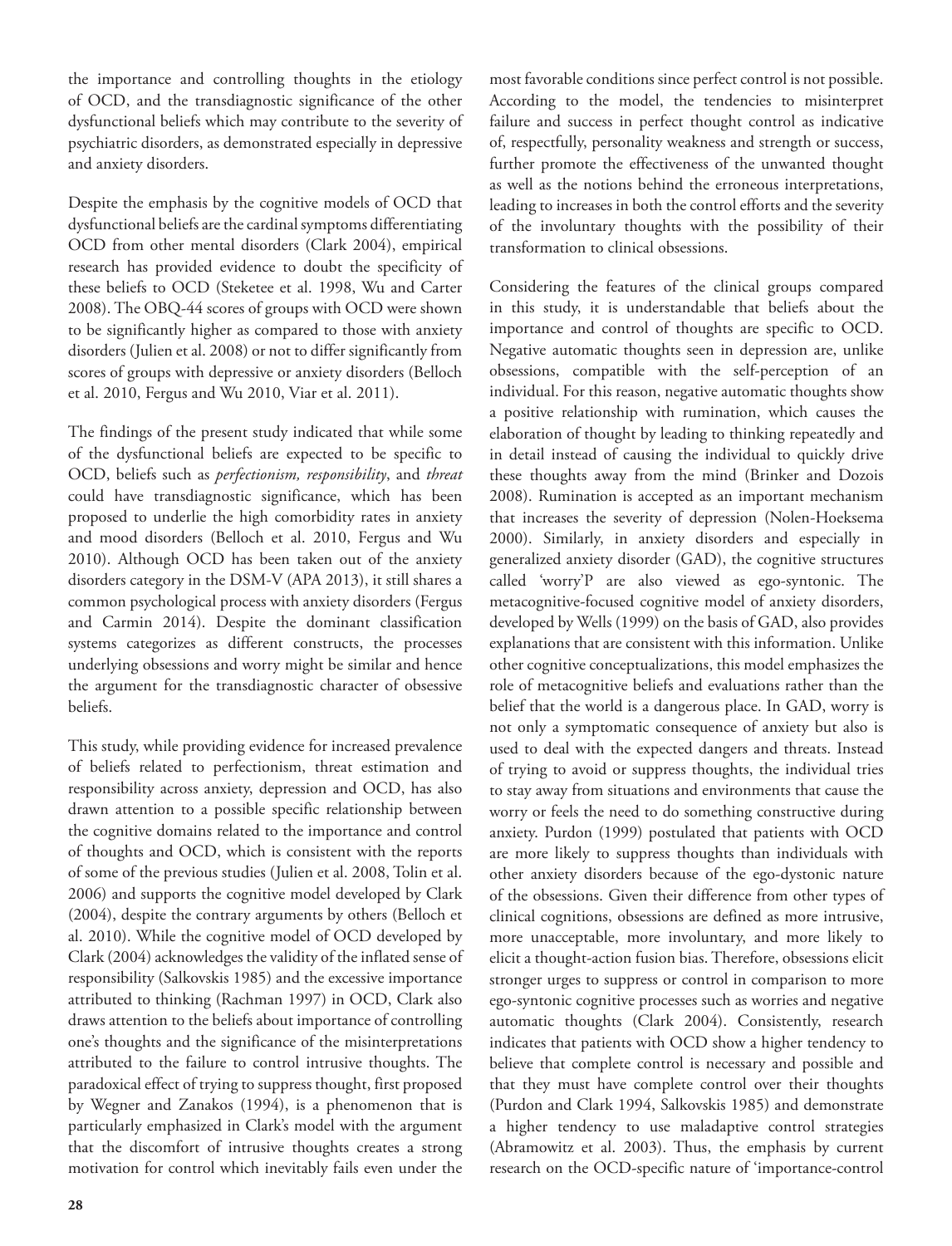of thoughts' is broadly consistent with the current framework of the cognitive model of OCD (Clark 2004, Purdon and Clark 1994, Salkovskis 1985).

Evaluating together the results underlines the role of exaggerated beliefs about the importance and control of thought in the etiology of OCD. Although the small group size of the patient groups in this study prevented statistical analyses for modeling, a holistic interpretation of the results within the framework of the previously proposed cognitive models of OCD is possible. Hence, in OCD, the exaggeration of controlling thoughts can increase the frequency and diversity of control strategies, thereby promoting the more severe efforts to control that would unavoidably result in increased incidence of unsuccessful control attempts and dysfunctional evaluations regarding unsuccessful control can increase the severity of OCD symptoms.

This study has various limitations. The participants were reached in a single hospital by the convenience sampling method which weakens the external validity of the results. The cross-sectional data acquisition prevents constructing cause-result relationships. The sizes of the clinical samples were limited compared to the size of the non-clinical sample. Therefore, increasing the sample size of the clinical groups is important in terms of comparability. Using selfreport questionnaires may be considered to contribute to the potential effects of bias on the results. The unequal representation of all symptom subtypes by the OCD group is believed to limit the generalization of the results. Another important limitation of the study is the characteristics of the clinical control AD group of participants consisting of patients with different psychopathologies such as generalized anxiety disorder, panic disorder, specific phobia, post-traumatic stress disorders, and social phobia. The unequal distribution of the diagnoses are believed to prevent the generalization of the results for anxiety disorders. Also, although each of these diagnostic groups can be explained on the basis of a common cognitive behavioral model, the etiological factors specific to the diagnoses are always important. Therefore, future studies should include more homogeneous groups of anxiety patients to contribute to the generalization of the results and more reliable comparisons across groups. While the analyses carried out gave results specific to the OCD and the MDD groups of participants, this was not valid for the AD group of participants. On the basis of this result, future studies are expected to engage a wider spectrum of anxiety disorders and use different tools for trait anxiety measurement. Having both outpatients and inpatients in the patient groups could have contributed to the differences in symptom severity of the relevant disorders thereby creating an effect of confounding variables. Considering the differences in the diagnostic criteria of the DSM-IV-TR and the

DSM-5, confirming the psychiatric diagnoses of the patient groups on the basis of the DSM-IV-TR may be considered another limitation, which, however, could not be prevented since the translation and the adaptation the Turkish version of the semi-structured interview for the SCID-5/CV had not been completed when this research was undertaken. In similar studies to be undertaken in the future, it is believed that comparisons should be retested on the DSM-5 criteria. Finally, despite the preliminary interviews and the subsequent use of the SCID-I, difficulties may have been experienced in eliminating comorbidities and the clear application of the diagnostic thresholds. Therefore, confirmation of the results of this study in future by using larger participating patient groups should be important for the generalization of the results.

Despite the cited limitations, the results of this study highlight the components that are specific to psychopathologies as well as the importance of some common transdiagnostic processes in clinical practice. The over-importance of thoughts, beliefs towards thought control and the dysfunctional appraisals of unsuccessful control attempts in OCD constitute important points to be addressed by the therapeutic approaches in clinical practice.

In addition to the cognitive changes such as normalization of intrusive thoughts that appear involuntarily in the mind, examining the role of dysfunctional appraisals in the persistence of obsessions, determining thought control strategies and examining their effects, replacing thoughts related to mental control with functional thoughts, forming alternative thoughts, the realization of behavioral change, and including the inhibition of control responses constitute the main objectives of cognitive-behavioral therapy. Our findings support their importance.

Faulty evaluations and dysfunctional beliefs that '*'thought is dangerous, it will bring harm, that having a thought is equivalent to doing it or that thought increases the possibility of realization, that thoughts should be suppressed to prevent harm, and not suppressing is failure*'' should be addressed and changed using cognitive restructuring techniques during the therapy process. The disaster-related cognitions caused by the inability to control thoughts and thought-action fusion should also be addressed using cognitive techniques. Clinical practice should focus on the real problem in OCD, which is the exaggeration of the importance of thoughts and the effort to suppress them and not the unwanted intrusive thoughts that come to mind. In addition to all this, the obsessive beliefs, shown not to be specific to OCD but presenting in depressive and anxiety disorders, should be investigated as transdiagnostic mechanisms by different research methods. Next to its contribution at the theoretical level, this can be a starting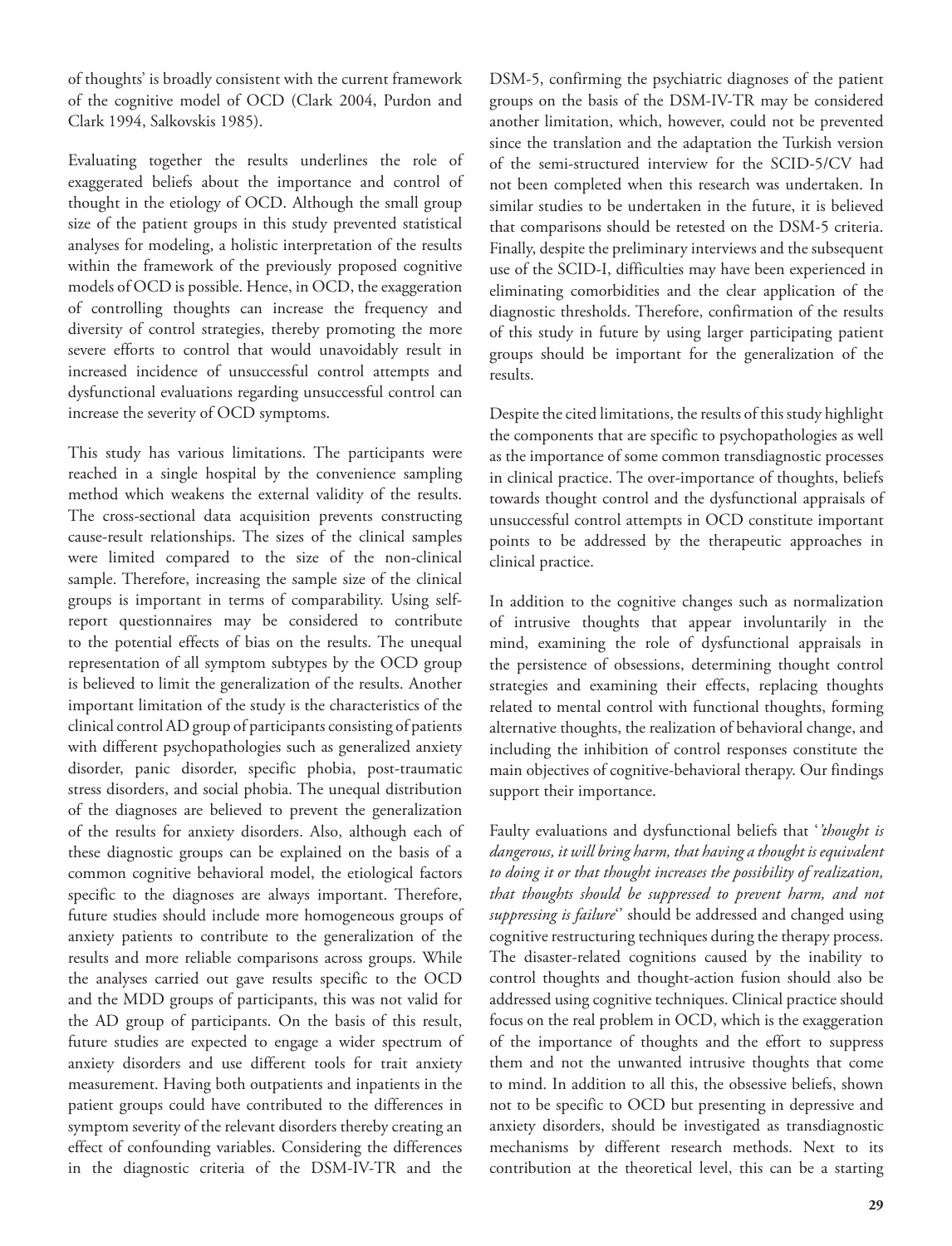point for the development of therapeutic models focused on more basic mechanisms and time and effort saving common intervention techniques for different psychopathologies

#### **REFERENCES**

- Abramowitz JS, Taylor S, McKay D (2009) Obsessive-compulsive disorder. The Lancet 374: 491-9.
- American Psychiatric Association (2013) Diagnostic and Statistical Manual of Mental Disorders, Fifth Edition (DSM-5). Washington, DC: American Psychiatric Association.
- Amir N, Cashman L, Foa EB (1997) Strategies of thought control in obsessivecompulsive disorder. Behav Res Ther 35: 775-7.
- Arkar H, Safak C (2004) Exploring Dimensions of the Beck Depression Inventory in a Clinical Sample. Turk Psikol Derg 19(53): 117-23.
- Barnes LLB, Harp D, Jung WS (2002) Reliability generalization of scores on the Spielberger State–Trait Anxiety Inventory. Educ Psychol Meas 62: 603– 18.
- Beck AT, Ward CH, Mendelson M et al (1961) An inventory for measuring depression. Arch Gen Psychiatry 4: 561-71.
- Belloch A, Morillo C, Luciano JV et al (2010) Dysfunctional belief domains related to obsessive-compulsive disorder: A further examination of their dimensionality and specificity. Span J Psychol 13: 376-88.
- Brinker JK, Dozois DJ (2009) Ruminative thought style and depressed mood. J Clin Psychol 65: 1-19.
- Carter AS, Pollock RA, Suvak MK et al (2004) Anxiety and major depression comorbidity in a family study of obsessive-compulsive disorder. Depress Anxiety 20(4): 165-74.
- Chen YW, Dilsaver SC (1995) Comorbidity for obsessive-compulsive disorder in bipolar and unipolar disorders. Psychiatry Res 59(1-2): 57-64.
- Clark DA (2004) Cognitive-behavioral therapy for OCD. New York, Guilford Press.
- Fergus TA, Carmin CN (2014) The validity and specificity of the short-form of the Obsessive Beliefs Questionnaire (OBQ). J Psychopathol Behav Assess 36: 318‒28.
- Fergus TA, Wu KD (2010) Do symptoms of generalized anxiety and obsessivecompulsive disorder share cognitive processes? Cognitive Ther Res 34: 168‒76.
- Fergus TA, Wu KD (2011) Searching for specificity between cognitive vulnerabilities and mood and anxiety symptoms. J Psychopathol Behav Assess 33: 446‒58.
- Field A (2009) Discovering statistics using SPSS. Third Edition. Sage **Publications**
- Foa EB, Huppert JD, Leiberg S et al (2002) The Obsessive-Compulsive Inventory: Development and validation of a short version. Psychol Assess 14: 485‒96.
- George D, Mallery P (2010) SPSS for Windows step by step. A simple study guide and reference (10th Edition). Boston, Pearson Education.
- Gillett CB, Bilek EL, Hanna GL et al (2018) Intolerance of uncertainty in youth with obsessive-compulsive disorder and generalized anxiety disorder: A transdiagnostic construct with implications for phenomenology and treatment. Clin Psychol Rev 60: 100-8.
- Hajcak G, Huppert JD, Simons RF et al (2004) Psychometric properties of the OCI-R in a college sample. Behav Res Ther 42(1): 115-23.
- Hisli N (1989) A reliability and validity study of Beck Depression Inventory in a university students. J Psychol 7(1): 3-13.
- Huberty CJ, Morris JD (1992) Multivariate analysis versus multiple univariate analyses. Psychol Bull 105: 302-8.
- Julien D, Careau Y, O'Connor KP et al (2008) Specificity of belief domains in OCD: Validation of the French version of the Obsessive Beliefs

Questionnaire and comparison across samples. J Anxiety Disord 22: 1029- 41.

- Julien D, O'Connor KP, Aardema F (2007) Intrusive thoughts, obsessions, and appraisals in obsessive–compulsive disorder: A critical review. Clin Psychol Rev 27: 366-83.
- Lavender A, Shubert, I, de Silva P et al (2006) Obsessive-compulsive beliefs and magical ideation in eating disorders. Br J Clin Psychol, 45: 331-42.
- Mathes BM, Morabito DM, Schmidt NB (2019) Epidemiological and clinical gender differences in OCD. Curr Psychiatry Rep 21: 1-7.
- Meyers LS, Gamst G, Guarino AJ (2006) Applied multivariate research: Design and interpretation. Sage Publications.
- Moulding R, Anglim J, Nedeljkovic M et al (2011) The Obsessive Beliefs Questionnaire (OBQ): Examination in nonclinical samples and development of a short version. Assess 18: 357-74.
- Myers SG, Fisher PL, Wells A (2008) Belief domains of the Obsessive Beliefs Questionnaire- 44 (OBQ-44) and their specific relationship with obsessivecompulsive symptoms. J Anxiety Disord 22: 475-84.
- Nolen-Hoeksema S (2000) The role of rumination in depressive disorders and mixed anxiety/depressive symptoms. J Abnorm Psychol 109: 504-11.
- Obsessive Compulsive Cognitions Working Group (1997) Cognitive assessment of obsessive-compulsive disorder. Behav Res Ther 35: 667-81.
- Oner N, Le Compte A (1985) Handbook of State-Trait Anxiety Inventory. Istanbul, Bogazici University.
- Purdon C (1999) Thought suppression and psychopathology. Behav Res Ther 37: 1029-54.
- Purdon C, Clark DA (1994) Obsessive intrusive thoughts in nonclinical subjects. Part II. Cognitive appraisal, emotional response and thought control strategies. Behav Res Ther 32: 403-10.
- Rachman S (1997) A cognitive theory of obsessions. Behav Res Ther 35: 793- 802.
- Rachman S, de Silva P (1978) Abnormal and normal obsessions. Behav Res Ther 16: 233-48.
- Radomsky AS, Alcolado GM, Abramowitz JS et al (2014) Part 1—You can run but you can't hide: Intrusive thoughts on six continents. J Obsess-Compuls Rel 3(3): 269-79.
- Ruscio AM, Stein DJ, Chiu WT et al (2010) The epidemiology of obsessivecompulsive disorder in the National Comorbidity Survey Replication. Mol Psychiatry 15: 53-63.
- Salkovskis PM (1985) Obsessional-compulsive problems: A cognitivebehavioural analysis. Behav Res Ther 23: 571-83.
- Salkovskis PM (1989) Cognitive-behavioral factors and the persistence of intrusive thoughts in obsessional problems. Behav Res Ther 27(6): 677-82.
- Spielberger CD (1989) State–Trait Anxiety Inventory: A comprehensive bibliography. Palo Alto, CA: Consulting Psychologists Press.
- Spielberger CD, Gorsuch RL, Lushene R et al (1983). Manual for the State-Trait Anxiety Inventory. Palo Alto, Consulting Psychologists Press.
- Steketee G, Frost RO, Cohen I (1998) Beliefs in obsessive-compulsive disorder. J Anxiety Disord 12: 525-37.
- Taylor S, Coles ME, Abramowitz JS et al (2010) How are dysfunctional beliefs related to obsessive-compulsive symptoms? J Cogn Psychother 24: 165-76.
- Tolin DF, Worhunsky P, Maltby N (2006) Are "obsessive" beliefs specific to OCD?: A comparison across anxiety disorders. Behav Res Ther 44: 469-80.
- Tolin DF, Woods CM, Abramowitz JS (2003) Relationship between obsessive beliefs and obsessive–compulsive symptoms. Cognitive Ther Res 27: 657- 69.
- Viar MA, Bilsky SA, Armstrong T et al (2011) Obsessive beliefs and dimensions of obsessive-compulsive disorder: An examination of specific associations. Cognitive Ther Res 35: 108-17.
- Wegner DM, Zanakos S (1994) Chronic thought suppression. J Pers 62: 615-40.
- Wells A (1999) A cognitive model of generalized anxiety disorder. Behav Modif 23: 526-55.
- Wilhelm S, Berman NC, Keshaviah A et al (2015) Mechanisms of change in cognitive therapy for obsessive compulsive disorder: Role of maladaptive